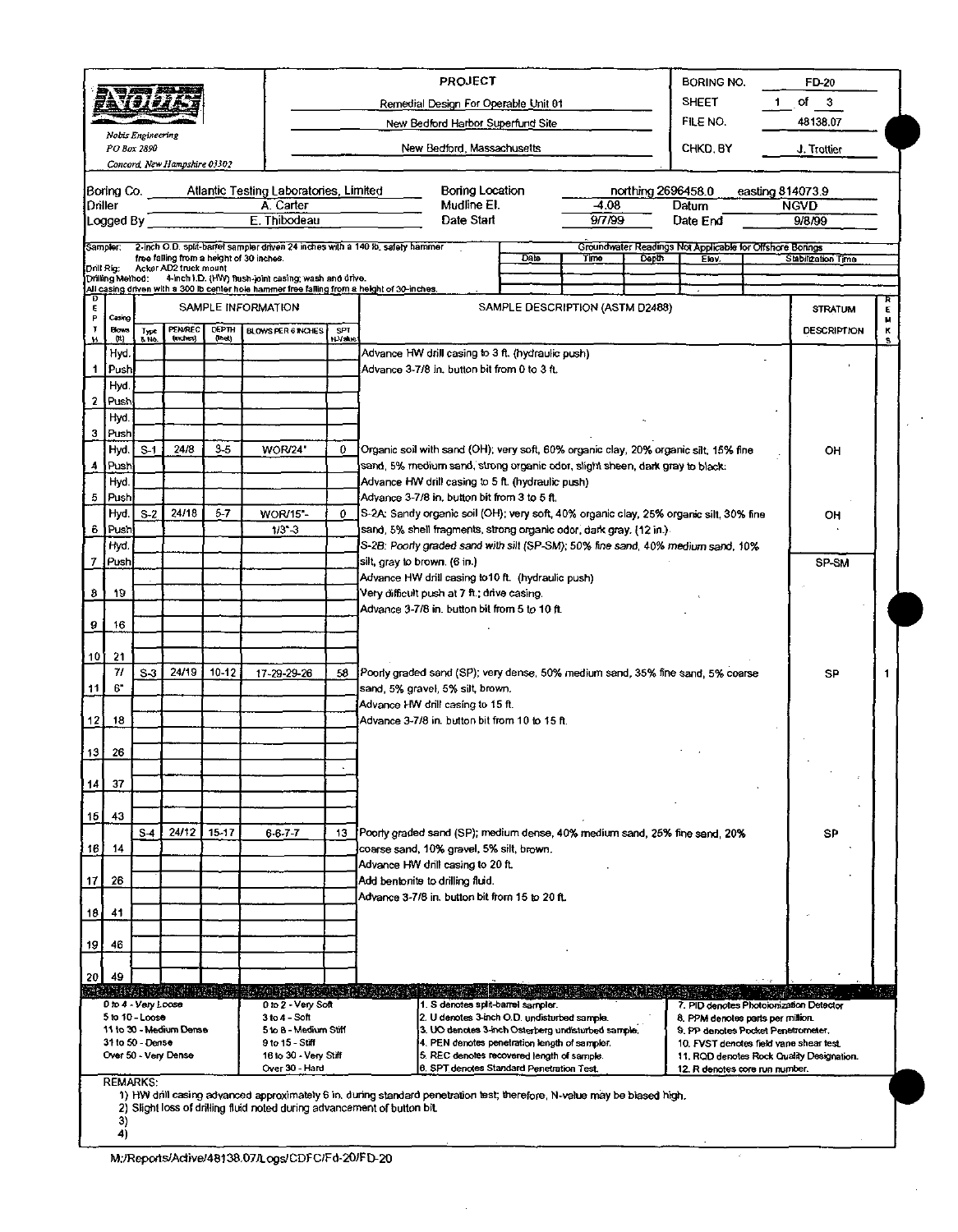|                 |                  |                                            |                              |                           |                                                                |                       | <b>PROJECT</b>                                                                                                                                                  |      |                                 |                    | BORING NO.                                                                                                         | FD-20                   |              |
|-----------------|------------------|--------------------------------------------|------------------------------|---------------------------|----------------------------------------------------------------|-----------------------|-----------------------------------------------------------------------------------------------------------------------------------------------------------------|------|---------------------------------|--------------------|--------------------------------------------------------------------------------------------------------------------|-------------------------|--------------|
|                 |                  | 5a 731                                     |                              |                           |                                                                |                       | Remedial Design For Operable Unit 01<br>New Bedford Harbor Superfund Site                                                                                       |      |                                 |                    | <b>SHEET</b><br>FILE NO.                                                                                           | of $3$<br>2<br>48138.07 |              |
|                 |                  | Nobis Engineering<br>PO Box 2890           |                              |                           |                                                                |                       |                                                                                                                                                                 |      |                                 |                    | CHKD, BY                                                                                                           |                         |              |
|                 |                  |                                            | Concord, New Hampshire 03302 |                           |                                                                |                       | New Bedford, Massachusetts                                                                                                                                      |      |                                 |                    |                                                                                                                    | J. Trottier             |              |
|                 |                  |                                            |                              |                           | Boring Co. Atlantic Testing Laboratories, Limited              |                       | Boring Location                                                                                                                                                 |      |                                 | northing 2696458.0 |                                                                                                                    | easting 814073.9        |              |
| Driller         | Logged By        |                                            |                              |                           | A. Carter<br>E. Thibodeau                                      |                       | Mudline El.<br>Date Start                                                                                                                                       |      | -4.08<br>97/99                  |                    | Datum<br>Date End                                                                                                  | <b>NGVD</b><br>9/8/99   |              |
|                 |                  |                                            |                              |                           |                                                                |                       |                                                                                                                                                                 |      |                                 |                    |                                                                                                                    |                         |              |
| Drill Rig:      | Sampler          |                                            | Acker AD2 truck mount        |                           | free falling from a height of 30 inches.                       |                       | 2-inch O.D. split-barrel sampler driven 24 inches with a 140 lb. safety hammer                                                                                  | Date | Time                            | Depth              | Groundwater Readings Not Applicable for Offshore Borings<br>Elev.                                                  | Stabilization Time      |              |
|                 | Drilling Method: |                                            |                              |                           | 4-inch I.D. (HW) flush-joint casing; wash and drive.           |                       | All casing driven with a 300 lb center hole hammer free falling from a height of 30-inches.                                                                     |      |                                 |                    | $\bullet$                                                                                                          |                         |              |
| E<br>Р          | Casing           |                                            |                              |                           | SAMPLE INFORMATION                                             |                       |                                                                                                                                                                 |      | SAMPLE DESCRIPTION (ASTM D2488) |                    |                                                                                                                    | <b>STRATUM</b>          | R<br>E.<br>м |
| Ţ<br>н          | Bows.<br>(11)    | Турс<br>& No.                              | PENREC<br>(inches)           | <b>DEPTH</b><br>${0}$ ed) | <b>BLOWS PER 8 INCHES</b>                                      | <b>SPT</b><br>N-Value |                                                                                                                                                                 |      |                                 |                    |                                                                                                                    | <b>DESCRIPTION</b>      | к<br>s       |
|                 |                  | $S-5$                                      | 24/19                        | 20-22                     | 11-14-21-31                                                    | 35                    | Poorly graded sand with gravel (SP); dense, 30% medium sand, 30% fine sand, 15%                                                                                 |      |                                 |                    |                                                                                                                    | SP                      |              |
| 21              | 36               |                                            |                              |                           |                                                                |                       | coarse sand, 20% gravel, 5% silt, brown.<br>Advance HW drill casing to 25 ft.                                                                                   |      |                                 |                    |                                                                                                                    |                         |              |
| 22 j            | -37              |                                            |                              |                           |                                                                |                       | Advance 3-7/8 in, button bit from 20 to 25 ft.                                                                                                                  |      |                                 |                    |                                                                                                                    |                         |              |
| 23              | -30              |                                            |                              |                           |                                                                |                       |                                                                                                                                                                 |      |                                 |                    |                                                                                                                    |                         |              |
|                 |                  |                                            |                              |                           |                                                                |                       |                                                                                                                                                                 |      |                                 |                    |                                                                                                                    |                         |              |
| $24^{\circ}$    | 36               |                                            |                              |                           |                                                                |                       |                                                                                                                                                                 |      |                                 |                    |                                                                                                                    |                         |              |
| $25^{\circ}$    | 60               |                                            |                              |                           |                                                                |                       |                                                                                                                                                                 |      |                                 |                    |                                                                                                                    |                         |              |
| 261             | 81               | $S-6$                                      | 24/8                         | 25-27                     | 10-14-11-13                                                    | 25                    | Poorly graded sand with silt and gravel (SP-SM); medium dense, 30% medium sand,<br>15% coarse sand, 15% fine sand, 30% gravel, 10% silt, brown.                 |      |                                 |                    |                                                                                                                    | SP-SM                   |              |
|                 |                  |                                            |                              |                           |                                                                |                       | Advance HW drill casing to 30 ft.                                                                                                                               |      |                                 |                    |                                                                                                                    |                         |              |
| 27              | 120              |                                            |                              |                           |                                                                |                       | Advance 3-7/8 in, button bit from 25 to 30 ft.                                                                                                                  |      |                                 |                    |                                                                                                                    |                         |              |
|                 | 28   191         |                                            |                              |                           |                                                                |                       |                                                                                                                                                                 |      |                                 |                    |                                                                                                                    |                         |              |
|                 | 29 123           |                                            |                              |                           |                                                                |                       |                                                                                                                                                                 |      |                                 |                    |                                                                                                                    |                         |              |
|                 | 30 115           |                                            |                              |                           |                                                                |                       |                                                                                                                                                                 |      |                                 |                    |                                                                                                                    |                         |              |
|                 |                  | $S-7$                                      | 24/10                        | 30-32                     | 25-17-14-14                                                    | 31.                   | Silty sand with gravel (SM); dense, 20% medium sand, 15% coarse sand, 15% fine                                                                                  |      |                                 |                    |                                                                                                                    | SM                      |              |
| 31              | 78               |                                            |                              |                           |                                                                |                       | sand, 35% gravel, 15% silt, brown.<br>Advance HW drill casing to 35 ft.                                                                                         |      |                                 |                    |                                                                                                                    |                         |              |
| 32 <sub>1</sub> | 73               |                                            |                              |                           |                                                                |                       | Advance 3-7/8 in, button bit from 30 to 35 ft.                                                                                                                  |      |                                 |                    |                                                                                                                    |                         |              |
| 33              | 85               |                                            |                              |                           |                                                                |                       |                                                                                                                                                                 |      |                                 |                    |                                                                                                                    |                         |              |
|                 |                  |                                            |                              |                           |                                                                |                       |                                                                                                                                                                 |      |                                 |                    |                                                                                                                    |                         |              |
| 34              | 113              |                                            |                              |                           |                                                                |                       |                                                                                                                                                                 |      |                                 |                    |                                                                                                                    |                         |              |
|                 | 35   115         |                                            |                              |                           |                                                                |                       |                                                                                                                                                                 |      |                                 |                    |                                                                                                                    |                         |              |
| 36              | 76               | $S-8$                                      | 24/6                         | 35-37                     | 39-18-10-10                                                    | 28                    | Poorly graded sand with silt and gravel (SP-SM); medium dense, 30% coarse sand,<br>20% fine sand, 10% medium sand, 30% gravel, 10% silt, brown. Piece of gravel |      |                                 |                    |                                                                                                                    | SP-SM                   |              |
|                 |                  |                                            |                              |                           |                                                                |                       | lodged in tip of sampler.                                                                                                                                       |      |                                 |                    |                                                                                                                    |                         |              |
| 37              | 70               |                                            |                              |                           |                                                                |                       | Advance HW drill casing to 40 ft.<br>Advance 3-7/8 in, button bit from 35 to 40 ft.                                                                             |      |                                 |                    |                                                                                                                    |                         |              |
| 38              | 130              |                                            |                              |                           |                                                                |                       |                                                                                                                                                                 |      |                                 |                    |                                                                                                                    |                         |              |
| 39              | 128              |                                            |                              |                           |                                                                |                       |                                                                                                                                                                 |      |                                 |                    |                                                                                                                    |                         |              |
| 40              |                  |                                            |                              |                           |                                                                |                       |                                                                                                                                                                 |      |                                 |                    |                                                                                                                    |                         |              |
|                 | 81               |                                            |                              |                           | <u> Alikaran hamar Sanan ada ka</u>                            |                       |                                                                                                                                                                 |      |                                 |                    |                                                                                                                    |                         |              |
|                 |                  | 0 to 4 - Very Loose<br>$5$ to $10 -$ Loose |                              |                           | 0 to 2 - Very Soft<br>$3 to 4 - Soft$<br>5 to 8 - Medium Stiff |                       | 1. S denotes split-barrel sampler.<br>2. U denotes 3-inch O.D. undisturbed sample.                                                                              |      |                                 |                    | 7. PID denotes Photoionization Detector<br>8. PPM denotes parts per million.<br>9. PP denotes Pocket Penetrometer. |                         |              |
|                 |                  | 31 to 50 - Dense                           | 11 to 30 - Medium Dense      |                           | 9 to 15 - Stiff                                                |                       | 3. UO denotes 3-inch Osterberg undisturbed sample.<br>4. PEN denotes penetration length of sampler.                                                             |      |                                 |                    | 10. FVST denotes field vane shear test.                                                                            |                         |              |
|                 |                  |                                            | Over 50 - Very Dense         |                           | 16 to 30 - Very Stiff<br>Over 30 - Hard                        |                       | 5. REC denotes recovered length of sample.<br>6. SPT denotes Standard Penetration Test.                                                                         |      |                                 |                    | 11. RQD denotes Rock Quality Designation.<br>12. R denotes core run number.                                        |                         |              |
|                 |                  | <b>REMARKS:</b>                            |                              |                           |                                                                |                       | 1) HW drill casing advanced approximately 6 in. during standard penetration test; therefore, N-value may be biased high.                                        |      |                                 |                    |                                                                                                                    |                         |              |
|                 | 3)               |                                            |                              |                           |                                                                |                       | 2) Slight loss of drilling fluid noted during advancement of button bit.                                                                                        |      |                                 |                    |                                                                                                                    |                         |              |
|                 | 4)               |                                            |                              |                           |                                                                |                       |                                                                                                                                                                 |      |                                 |                    |                                                                                                                    |                         |              |

 $\hat{\mathbf{y}}$ 

M:/Reports/Active/48138.07/Logs/CDFC/Fd-20/FD-20(2)